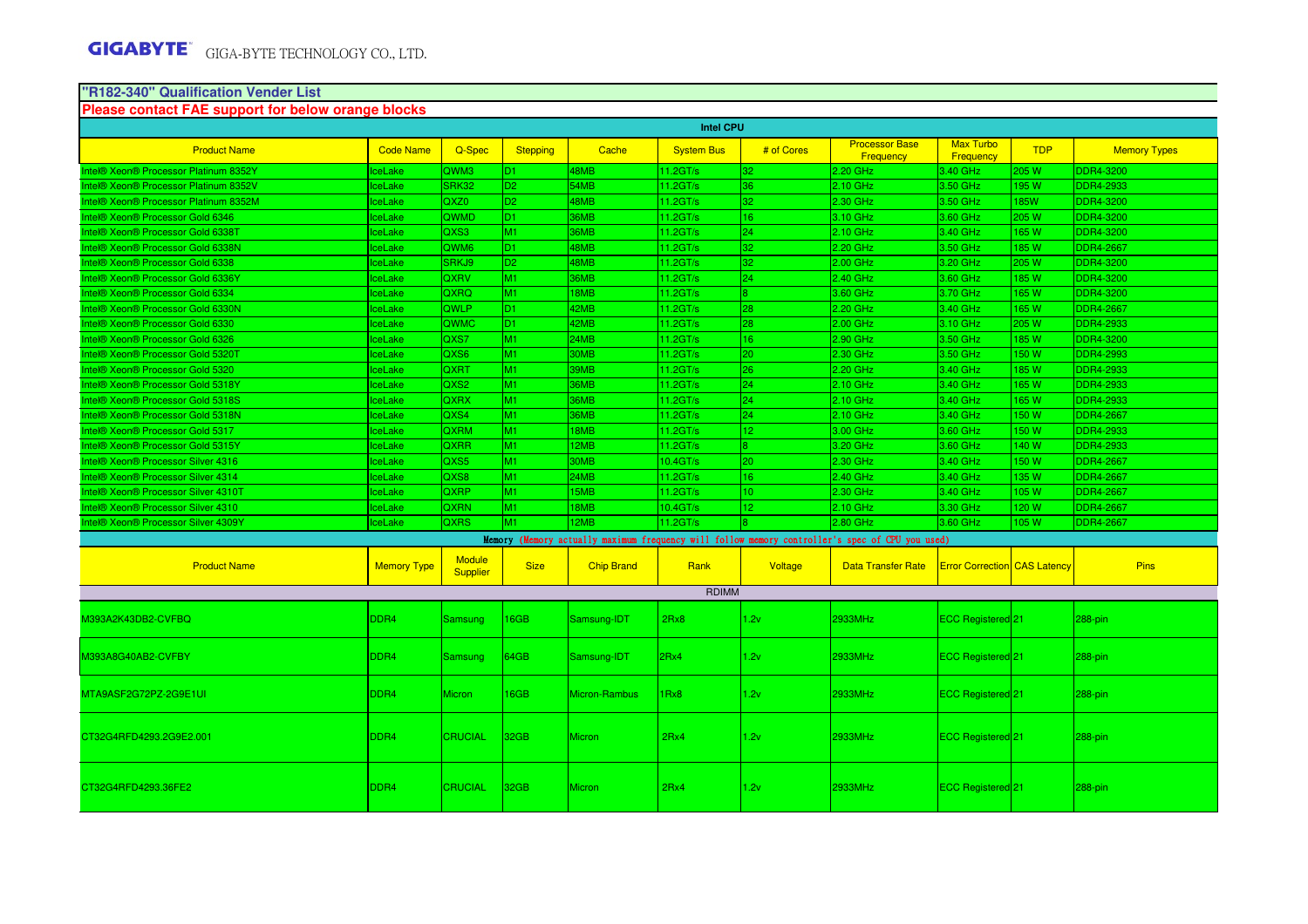| MTA36ASF4G72PZ-2G9E2TG  | DDR4 | <b>Micron</b>  | 32GB        | Micron-Montage         | 2Rx4             | 1.2v | 2933MHz | ECC Registered <sup>21</sup> | 288-pin |
|-------------------------|------|----------------|-------------|------------------------|------------------|------|---------|------------------------------|---------|
| MTA36ASF4G72PZ-2G9E2VG  | DDR4 | <b>Micron</b>  | 32GB        | Micron-IDT             | 2Rx4             | 1.2v | 2933MHz | ECC Registered 21            | 288-pin |
| MTA36ASF4G72PZ-2G9E2UG  | DDR4 | <b>Micron</b>  | 32GB        | <b>Micron-Rambus</b>   | 2Rx4             | 1.2v | 2933MHz | ECC Registered 21            | 288-pin |
| HMA82GR7DJR8N-XN T8     | DDR4 | <b>SKhynix</b> | 16GB        | <b>SKhynix-Rambus</b>  | 2Rx8             | 1.2v | 3200MHz | ECC Registered 22            | 288-pin |
| HMA82GR7DJR8N-XN TG     | DDR4 | <b>SKhynix</b> | <b>I6GB</b> | <b>SKhynix-IDT</b>     | 2Rx8             | 1.2v | 3200MHz | ECC Registered 22            | 288-pin |
| HMAA8GR7CJR4N-XN T4     | DDR4 | <b>SKhynix</b> | 64GB        | <b>SKhynix-Montage</b> | 2Rx4             | 1.2v | 3200MHz | ECC Registered 22            | 288-pin |
| HMAA8GR7CJR4N-XN TG     | DDR4 | <b>SKhynix</b> | 64GB        | SKhynix-IDT            | 2Rx4             | 1.2v | 3200MHz | ECC Registered 22            | 288-pin |
| HMAA8GR7CJR4N-XN T8     | DDR4 | <b>SKhynix</b> | 64GB        | <b>SKhynix-Rambus</b>  | 2Rx4             | 1.2v | 3200MHz | ECC Registered 22            | 288-pin |
| MTA9ASF2G72PZ-3G2E1TI   | DDR4 | Micron         | 16GB        | Micron-Montage         | Rx8              | 1.2v | 3200MHz | ECC Registered 22            | 288-pin |
| MTA18ASF2G72PDZ-3G2J3UI | DDR4 | <b>Micron</b>  | <b>I6GB</b> | Micron-Rambus          | Rx8              | 1.2v | 3200MHz | ECC Registered 22            | 288-pin |
| MTA36ASF4G72PZ-3G2R1UI  | DDR4 | Micron         | 32GB        | <b>Micron-Rambus</b>   | Rx4              | 1.2v | 3200MHz | ECC Registered 22            | 288-pin |
| MTA18ASF4G72PDZ-3G2F1VI | DDR4 | <b>Micron</b>  | 32GB        | Micron-IDT             | 2Rx8             | 1.2v | 3200MHz | ECC Registered 22            | 288-pin |
| MTA18ASF4G72PDZ-3G2F1UI | DDR4 | <b>Micron</b>  | 32GB        | Micron-Rambus          | Rx8              | 1.2v | 3200MHz | ECC Registered 22            | 288-pin |
| MTA18ASF4G72PZ-3G2F1TI  | DDR4 | <b>Micron</b>  | 32GB        | Micron-Montage         | Rx4              | 1.2v | 3200MHz | ECC Registered 22            | 288-pin |
| MTA18ASF4G72PZ-3G2F1UI  | DDR4 | <b>Micron</b>  | 32GB        | Micron-Rambus          | Rx4              | 1.2v | 3200MHz | ECC Registered 22            | 288-pin |
| MTA36ASF8G72PZ-3G2F1VI  | DDR4 | Micron         | 64GB        | Micron-IDT             | 2Rx4             | 1.2v | 3200MHz | ECC Registered 22            | 288-pin |
| M393A4G40BB3-CWEGQ      | DDR4 | Samsung        | 32GB        | Samsung-Rambus         | 1 <sub>Rx4</sub> | 1.2v | 3200MHz | ECC Registered 22            | 288-pin |
| M393A4K40EB3-CWEGQ      | DDR4 | Samsung        | 32GB        | Samsung-Rambus         | 2Rx4             | 1.2v | 3200MHz | ECC Registered 22            | 288-pin |
| M393A4K40EB3-CWECQ      | DDR4 | <b>Samsung</b> | 32GB        | Samsung-Montage        | 2Rx4             | 1.2v | 3200MHz | ECC Registered <sup>22</sup> | 288-pin |
| M393A4K40EB3-CWEBY      | DDR4 | <b>Samsung</b> | 32GB        | Samsung-IDT            | 2Rx4             | 1.2v | 3200MHz | ECC Registered 22            | 288-pin |
| M393A8G40AB2-CWEBQ      | DDR4 | Samsung        | 64GB        | Samsung-IDT            | 2Rx4             | 1.2v | 3200MHz | ECC Registered 22            | 288-pin |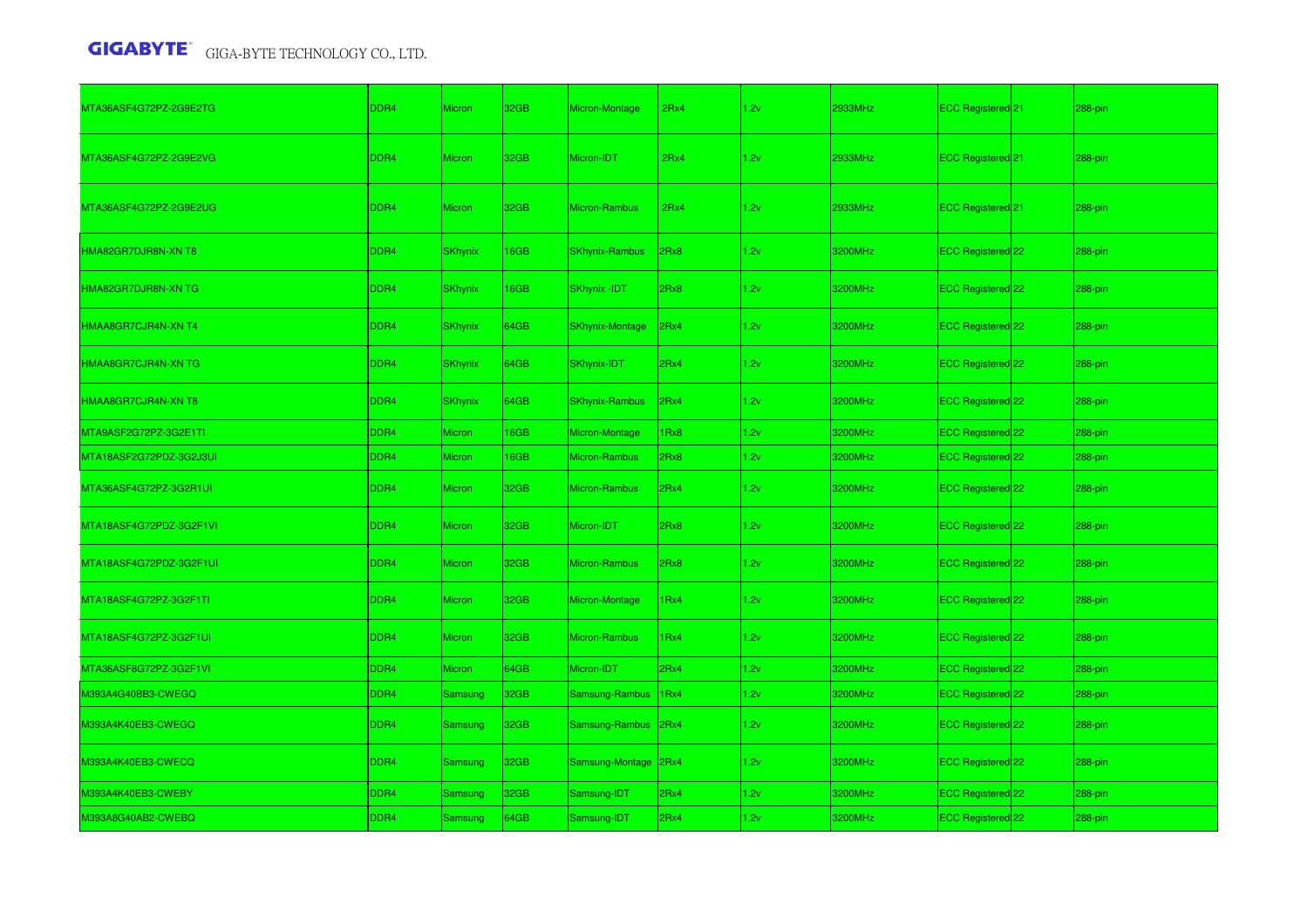| M393AAG40M32-CAEBQ                  | DDR4        | Samsung                   | <b>28GB</b>        | Samsung         | 2S2Rx4                                 | 1.2v                                                                             | 3200MHz                                            | ECC Registered 22            |              | 288-pin     |  |  |  |
|-------------------------------------|-------------|---------------------------|--------------------|-----------------|----------------------------------------|----------------------------------------------------------------------------------|----------------------------------------------------|------------------------------|--------------|-------------|--|--|--|
| KSM32RS8/16MER                      | DDR4        | Kingston                  | 6GB                | Micron-Rambus   | 1Rx8                                   | 1.2v                                                                             | 3200MHz                                            | ECC Registered 22            |              | 288-pin     |  |  |  |
| KSM32RS4/32MER                      | DDR4        | Kingston                  | 32GB               | Micron-Rambus   | 1Rx4                                   | 1.2v                                                                             | 3200MHz                                            | ECC Registered 22            |              | 288-pin     |  |  |  |
| AD4R3200716G22-BHYA                 | DDR4        | <b>ADATA</b>              | <b>I6GB</b>        | SKhynix-Montage | 1Rx8                                   | 1.2v                                                                             | 3200MHz                                            | ECC Registered 22            |              | 288-pin     |  |  |  |
| <b>LRDIMM</b>                       |             |                           |                    |                 |                                        |                                                                                  |                                                    |                              |              |             |  |  |  |
| M386A8K40CM2-CVFBY                  | DDR4        | <b>Samsung</b>            | 64GB               | Samsung-IDT     | 4DRx4                                  | 1.2v                                                                             | 2933MHz                                            | ECC Registered 21            |              | 288-pin     |  |  |  |
| M386AAG40MMB-CVFC0                  | DDR4        | Samsung                   | 128GB              | <b>Samsung</b>  | 4DRx4                                  | 1.2v                                                                             | 2933MHz                                            | ECC Registered <sup>21</sup> |              | 288-pin     |  |  |  |
| M386A8K40DM2-CWELQ                  | DDR4        | <b>Samsung</b>            | 64GB               | Samsung-IDT     | 4DRx4                                  | 1.2v                                                                             | 3200MHz                                            | ECC Registered 22            |              | 288-pin     |  |  |  |
|                                     |             |                           |                    |                 |                                        | HDD (If the system build-in with RAID card , please refer to RAID card QVL list) |                                                    |                              |              |             |  |  |  |
| <b>Product Name</b>                 | <b>Type</b> | Vendor                    | <b>Form Factor</b> | Format          | <b>Capacity</b>                        | <b>Interface Speed</b>                                                           | <b>Series</b>                                      | Cache                        | <b>RPM</b>   | Encryption  |  |  |  |
|                                     |             |                           |                    |                 | Seagate Enterprise Capacity 2.5 HDD    |                                                                                  |                                                    |                              |              |             |  |  |  |
| ST2000NX0243                        | <b>SATA</b> | Seagate                   | 2.5"               | 4Kn             | 2TB                                    | 6Gb/s                                                                            | <b>Exos 7E2000</b><br>(Enterprise Capacity<br>V.3) | <b>128MB</b>                 | 7200         | N/A         |  |  |  |
| Seagate Enterprise Capacity 3.5 HDD |             |                           |                    |                 |                                        |                                                                                  |                                                    |                              |              |             |  |  |  |
| ST10000NM0016                       | <b>SATA</b> | Seagate                   | 3.5"               | 512e            | 10TB                                   | 6Gb/s                                                                            | Exos X10<br>(Enterprise Capacity<br>$V.6$ )        | <b>256MB</b>                 | 7200         | N/A         |  |  |  |
| ST14000NM0018                       | <b>SATA</b> | Seagate                   | 3.5"               | 512e            | 14TB                                   | 6Gb/s                                                                            | Exos X14<br>(Enterprise Capacity)                  | 256MB                        | 7200         | N/A         |  |  |  |
| ST16000NM001G                       | <b>SATA</b> | Seagate                   | 3.5"               | 512e/4Kn        | 16TB                                   | 6Gb/s                                                                            | <b>EXOS X16</b>                                    | <b>256MB</b>                 | 200          | N/A         |  |  |  |
| ST18000NM000J                       | <b>SATA</b> | Seagate                   | 3.5"               | 512e/4Kn        | 18TB                                   | 6Gb/s                                                                            | <b>EXOS X18</b>                                    | <b>256MB</b>                 | 200          | N/A         |  |  |  |
| ST20000NM007D                       | <b>SATA</b> | Seagate                   | 3.5"               | 512e/4Kn        | 20TB                                   | 6Gb/s                                                                            | <b>EXOS X20</b>                                    | <b>256MB</b>                 | 200          | N/A         |  |  |  |
| ST10000NM017B                       | <b>ATA</b>  | eagate                    | .5"                | 512e            | 0TB                                    | 6Gb/s                                                                            | <b>EXOS 7E10</b>                                   | <b>256MB</b>                 | 200          | N/A         |  |  |  |
|                                     |             |                           |                    |                 | <b>WD Enterprise Hard Drives</b>       |                                                                                  |                                                    |                              |              |             |  |  |  |
| WUS721010ALE6L4                     | <b>SATA</b> | WD<br>WD                  | 3.5"<br>3.5"       | 512e            | 10TB                                   | 6Gb/s                                                                            | Ultrastar <sup>®</sup> DC HC330                    | <b>256MB</b>                 | 200          | N/A         |  |  |  |
| <b>WUH721818ALE6L4</b>              | <b>SATA</b> |                           |                    | 512e            | 18TB<br>Toshiba Enterprise Hard Drives | 6Gb/s                                                                            | Ultrastar DC HC550                                 | 512MB                        | 7200         | N/A         |  |  |  |
| MG07ACA14TE                         | <b>SATA</b> |                           |                    |                 | 14TB                                   | 6Gb/s                                                                            | MG07ACA                                            |                              |              |             |  |  |  |
| MG08ADA800E                         | <b>SATA</b> | Toshiba<br><b>Toshiba</b> | 3.5"<br>3.5"       | 512e<br>512e    | 8TB                                    | 6Gb/s                                                                            | MG08-D                                             | <b>256MB</b><br><b>256MB</b> | 7200<br>7200 | N/A<br>N/A  |  |  |  |
| MG09ACA18TE                         | <b>SATA</b> | <b>Toshiba</b>            | 3.5"               | 512e            | 18TB                                   | 12Gb/s                                                                           | <b>MG09</b>                                        | <b>256MB</b>                 | 200          | N/A         |  |  |  |
|                                     |             |                           |                    |                 | <b>SATA/SAS SSD</b>                    |                                                                                  |                                                    |                              |              |             |  |  |  |
| <b>Product Name</b>                 | <b>Type</b> | Vendor                    | <b>Form Factor</b> | Interface       | Capacity                               | <b>Interface Speed</b>                                                           | <b>FW</b>                                          |                              |              | <b>Note</b> |  |  |  |
|                                     |             |                           |                    |                 | <b>SATA SSD</b>                        |                                                                                  |                                                    |                              |              |             |  |  |  |
| MTFDDAK3T8TDS-1AW1ZABYY (5300 PRO)  | <b>SSD</b>  | Micron                    | 2.5"               | <b>SATA</b>     | 3.84TB                                 | 6Gb/s                                                                            |                                                    |                              |              |             |  |  |  |
| MTFDDAK1T9TDS-1AW1ZABYY (5300 PRO)  | <b>SSD</b>  | Micron                    | 2.5"               | <b>SATA</b>     | 1.92TB                                 | 6Gb/s                                                                            |                                                    |                              |              |             |  |  |  |
| MZ7L3480HCHQ-00A07 PM893 Series     | <b>SSD</b>  | <b>Samsung</b>            | 2.5"               | <b>SATA</b>     | 480GB                                  | 6Gb/s                                                                            |                                                    |                              |              |             |  |  |  |
| MZ7L33T8HBLT-00A07 PM893 Series     | <b>SSD</b>  | Samsung                   | 2.5"               | <b>SATA</b>     | 3.84TB                                 | 6Gb/s                                                                            |                                                    |                              |              |             |  |  |  |
| MZ-7LH1T9NE 883 DCT Series          | <b>SSD</b>  | Samsung                   | 2.5"               | <b>SATA</b>     | 1.92TB                                 | 6Gb/s                                                                            |                                                    |                              |              |             |  |  |  |
| SSDSC2KG019T8 D3-S4610 Series       | SSD         | ntel                      | 2.5"               | <b>SATA</b>     | 1.92TB                                 | 6Gb/s                                                                            |                                                    |                              |              |             |  |  |  |
| SSDSC2KB019T8 D3-S4510 Series       | <b>SSD</b>  | Intel                     | 2.5"               | <b>SATA</b>     | .92TB                                  | 6Gb/s                                                                            |                                                    |                              |              |             |  |  |  |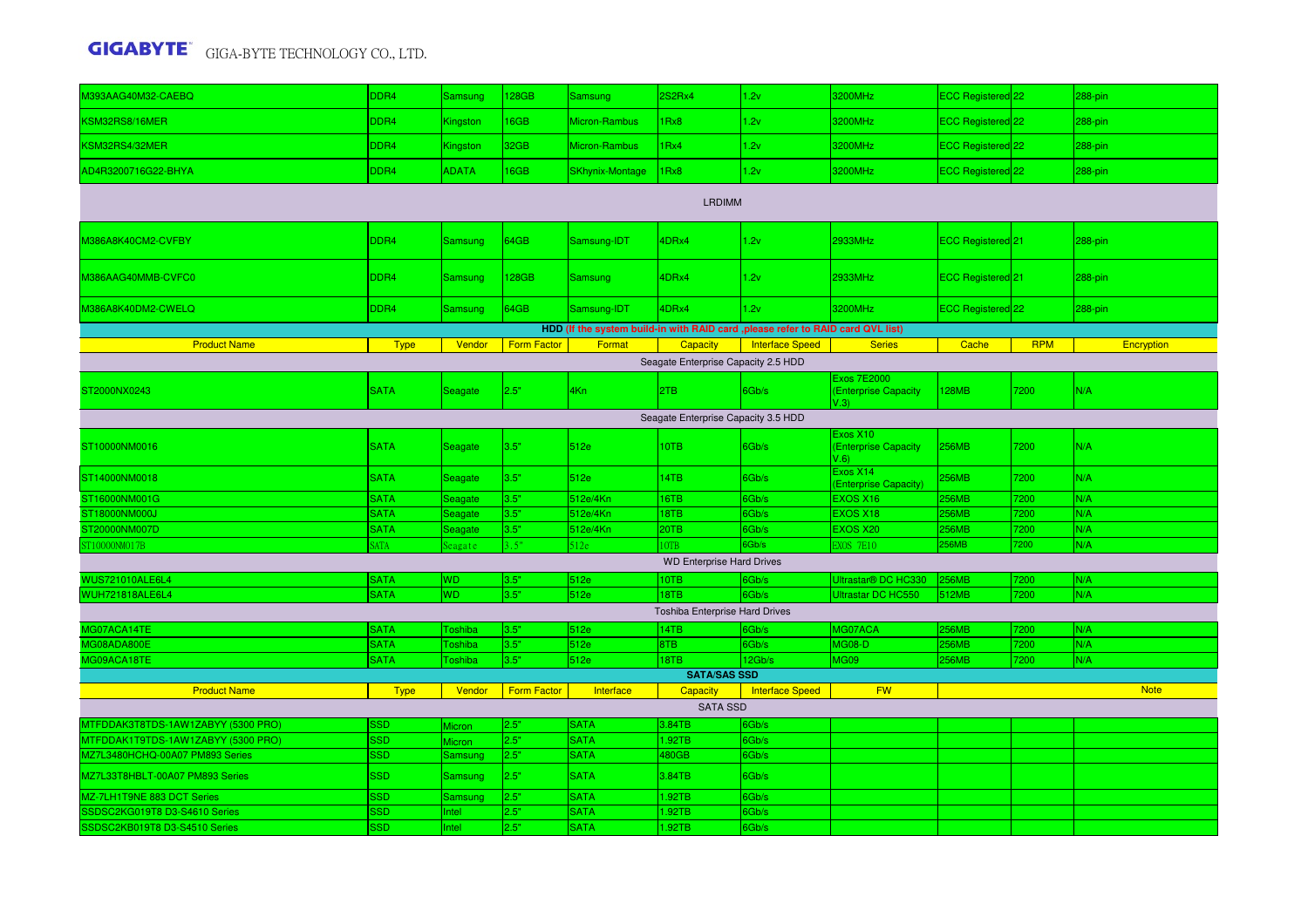| XA960LE10063                                    | <b>SSD</b>                 | Seagate                        | 2.5"               | <b>SATA</b>                               | 960GB                         | Gb/s                                 |                            |  |             |
|-------------------------------------------------|----------------------------|--------------------------------|--------------------|-------------------------------------------|-------------------------------|--------------------------------------|----------------------------|--|-------------|
| XA480LE10063                                    | SSD                        | Seagate                        | 2.5"               | <b>SATA</b>                               | 480GB                         | Gb/s                                 |                            |  |             |
| SB240GTLCG-D2-SME520GBT ESM1220 Series          | SSD                        | Phison                         | 2.5"               | <b>SATA</b>                               | 240GB                         | 3Gb/s                                |                            |  |             |
| SSB480GTLCG-D2-SME520GBT ESM1220 Series         | SSD                        | Phison                         | 2.5"               | <b>SATA</b>                               | 480GB                         | 6Gb/s                                |                            |  |             |
| SSB960GTLCG-D2-SME520GBT ESM1220 Series         | <b>SSD</b>                 | Phison                         | 2.5"               | <b>SATA</b>                               | 960GB                         | 6Gb/s                                |                            |  |             |
| SSB1K9GTLCG-D2-SME520GBT ESM1220 Series         | <b>SSD</b>                 | Phison                         | 2.5"               | <b>SATA</b>                               | 1.92TB                        | 6Gb/s                                |                            |  |             |
|                                                 |                            |                                |                    |                                           | <b>PCIe SSD</b>               |                                      |                            |  |             |
| <b>Product Name</b>                             | <b>Type</b>                | Vendor                         | <b>Form Factor</b> | Interface                                 | Capacity                      | Interface Speed                      |                            |  | <b>Note</b> |
|                                                 |                            |                                |                    |                                           | PCIe SSD                      |                                      |                            |  |             |
| SSDPEDKX040T701 P4500 Series PCIe Gen3 x4 4TB   | PCIe                       | Intel                          | $PCI-E$ 3.0        | PCle(NVMe)                                | 4TB                           | PCIe Gen3 x4                         |                            |  |             |
| Samsung PM1725b MZPLL3T2HAJQ PCIe Gen3 x8 3.2TB | PCIe                       | Samsung                        | $PCI-E$ 3.0        | PCle(NVMe)                                | 3.2TB                         | PCIe Gen3 x8                         |                            |  |             |
|                                                 |                            |                                |                    |                                           | U.2                           |                                      |                            |  |             |
| <b>Product Name</b>                             | <b>Type</b>                | Vendor                         | <b>Form Factor</b> | Interface                                 | <b>Capacity</b>               | <b>Interface Speed</b>               |                            |  | <b>Note</b> |
|                                                 |                            |                                |                    |                                           | U.2 (VROC support)            |                                      |                            |  |             |
| SSDPF2KX038TZ D7-P5510 Series                   | U.2                        | Intel                          | 2.5"               |                                           | 3.84TB                        | PCIe Gen4 x4                         |                            |  |             |
| SSDPF2NV153TZ D5-P5316 Series                   | U.2                        | Intel                          | 2.5"               | SFF8639(NVMe)<br><b>SFF8639(NVMe)</b>     | 15.35TB                       | PCIe Gen4 x4                         |                            |  |             |
| SSDPE2KE032T801 P4610 Series                    | U.2                        | Intel                          | 2.5"               | <b>SFF8639(NVMe)</b>                      | 3.2TB                         | PCIe Gen3 x4                         |                            |  |             |
| SSDPE2KX020T801 P4510 Series                    | U.2                        | Intel                          | 2.5"               | <b>SFF8639(NVMe)</b>                      | 2TB                           | PCIe Gen3 x4                         |                            |  |             |
|                                                 |                            |                                |                    |                                           |                               |                                      |                            |  |             |
|                                                 |                            |                                |                    |                                           | U.2                           |                                      |                            |  |             |
| MTFDHBE3T8TDF 7300 Pro Series                   | U.2                        | Micron                         | 2.5"               | <b>SFF8639(NVMe)</b>                      | 3.84TB                        | Gen3 x4                              |                            |  |             |
| WUS4C6432DSP3X Ultrastar DC SN840 Series        | U.2                        | <b>WD</b>                      | 2.5"               | <b>SFF8639(NVMe)</b>                      | 3.2TB                         | PCIe Gen3 x4                         |                            |  |             |
| DPRD3104T0T503T8 R5100 Series                   | U.2                        | DapuStor                       | 2.5"               | <b>SFF8639(NVMe)</b>                      | 3.84TB                        | PCIe Gen4 x4                         |                            |  |             |
| SSDPF2KX038TZ D7-P5510 Series                   | U.2                        | Intel                          | 2.5"               | <b>SFF8639(NVMe)</b>                      | 3.84TB                        | PCIe Gen4 x4                         |                            |  |             |
| SSDPE2KE032T801 P4610 Series                    | U.2                        | Intel                          | 2.5"               | <b>SFF8639(NVMe)</b>                      | 3.2TB                         | PCIe Gen3 x4                         |                            |  |             |
| SSDPE2KX020T801 P4510 Series                    | U.2                        | Intel                          | 2.5"               | <b>SFF8639(NVMe)</b>                      | 2TB                           | PCIe Gen3 x4                         |                            |  |             |
| MZWLL3T2HAJQ PM1725b Series                     | U.2                        | Samsung                        | 2.5"               | <b>SFF8639(NVMe)</b>                      | 3.2TB                         | PCIe Gen3 x4                         |                            |  |             |
| MZQLW1T9HMJP PM963 Series                       | U.2                        | <b>Samsung</b>                 | 2.5"               | <b>SFF8639(NVMe)</b>                      | 1.92TB                        | PCIe Gen3 x4                         |                            |  |             |
| MZQL23T8HCLS PM9A3 Series                       | U.2                        | Samsung                        | 2.5"               | <b>SFF8639(NVMe)</b>                      | 3.84TB                        | PCIe Gen4 x4                         |                            |  |             |
| MTFDHAL3T2TDR 9300 Max Series                   | U.2                        | <b>Micron</b>                  | 2.5"               | <b>SFF8639(NVMe)</b>                      | 3.2TB                         | PCIe Gen3 x4                         |                            |  |             |
|                                                 |                            |                                |                    |                                           | U.3                           |                                      |                            |  |             |
| KCD6XLUL3T84 CD6-R Series                       | U.3                        | <b>KIOXIA</b>                  | 2.5"               | <b>SFF8639(NVMe)</b>                      | 3.84TB                        | PCIe Gen4 x4                         |                            |  |             |
| MTFDKCB7T6TDZ 7400 Pro Series                   | U.3                        | <b>Micron</b>                  | 2.5"               | <b>SFF8639(NVMe)</b>                      | 7.68TB                        | PCIe Gen4 x4                         |                            |  |             |
| KCM61RUL3T84 CM6-R Series                       | U.3                        | KIOXIA                         | 2.5"               | <b>SFF8639(NVMe)</b>                      | 3.84TB                        | PCIe Gen4 x4                         |                            |  |             |
| KCD61LUL3T84 CD6-R Series                       | U.3                        | <b>KIOXIA</b>                  | 2.5"               | <b>SFF8639(NVMe)</b>                      | 3.84TB                        | PCIe Gen4 x4                         |                            |  |             |
|                                                 |                            |                                |                    |                                           | <b>SATA DOM</b>               |                                      |                            |  |             |
| <b>Product Name</b>                             | <b>Type</b>                | Vendor                         | <b>Capacity</b>    | <b>Flash Type</b>                         | Max. Channels                 | Max. Power<br>Consumption            |                            |  | <b>Note</b> |
|                                                 |                            |                                |                    |                                           | SATA III                      |                                      |                            |  |             |
| Innodisk SATADOM-SL 3ME4 DESSL-64GM41BC1SCB     | Vertical                   | <b>INNODISK</b>                | 64GB               | <b>MLC</b>                                |                               | 10.734 W                             |                            |  |             |
| Innodisk SATADOM-SL 3ME4 DESSL-A28M41BCADCB-D33 | Vertical                   | <b>INNODISK</b>                | 128GB              | <b>MLC</b>                                |                               | 1.02 W                               |                            |  |             |
| Innodisk SATADOM-ML 3ME4 DESML-64GM41BCADCB     | Vertical                   | <b>INNODISK</b>                | 64GB               | <b>MLC</b>                                |                               | 2 0.815 W                            |                            |  |             |
| Innodisk SATADOM-SH TYPE C 3ME4 DESSC-          |                            |                                |                    |                                           |                               |                                      |                            |  |             |
| 64GM41BC1SCB                                    | Horizontal                 | <b>INNODISK</b>                | 64GB               | MLC                                       |                               | 0.626 W                              |                            |  |             |
|                                                 |                            |                                |                    |                                           | <b>RAID Cards</b>             |                                      |                            |  |             |
| <b>Product Name</b>                             | RAID-on-Chip<br>Controller | <b>Host Bus</b><br><b>Type</b> |                    | <b>Internal Ports Internal Connectors</b> | <b>External Ports</b>         | <b>External</b><br><b>Connectors</b> | <b>Data Transfer Rates</b> |  | <b>Note</b> |
|                                                 |                            |                                |                    |                                           | <b>GIGABYTE Storage Cards</b> |                                      |                            |  |             |
|                                                 |                            | PCIe Gen3                      |                    | 2 x Mini-SAS HD                           |                               |                                      |                            |  |             |
| <b>CRA3338</b>                                  | <b>LSI SAS 3008</b>        |                                |                    | <b>SFF-8643</b>                           |                               |                                      | Up to 12Gb/s per port      |  |             |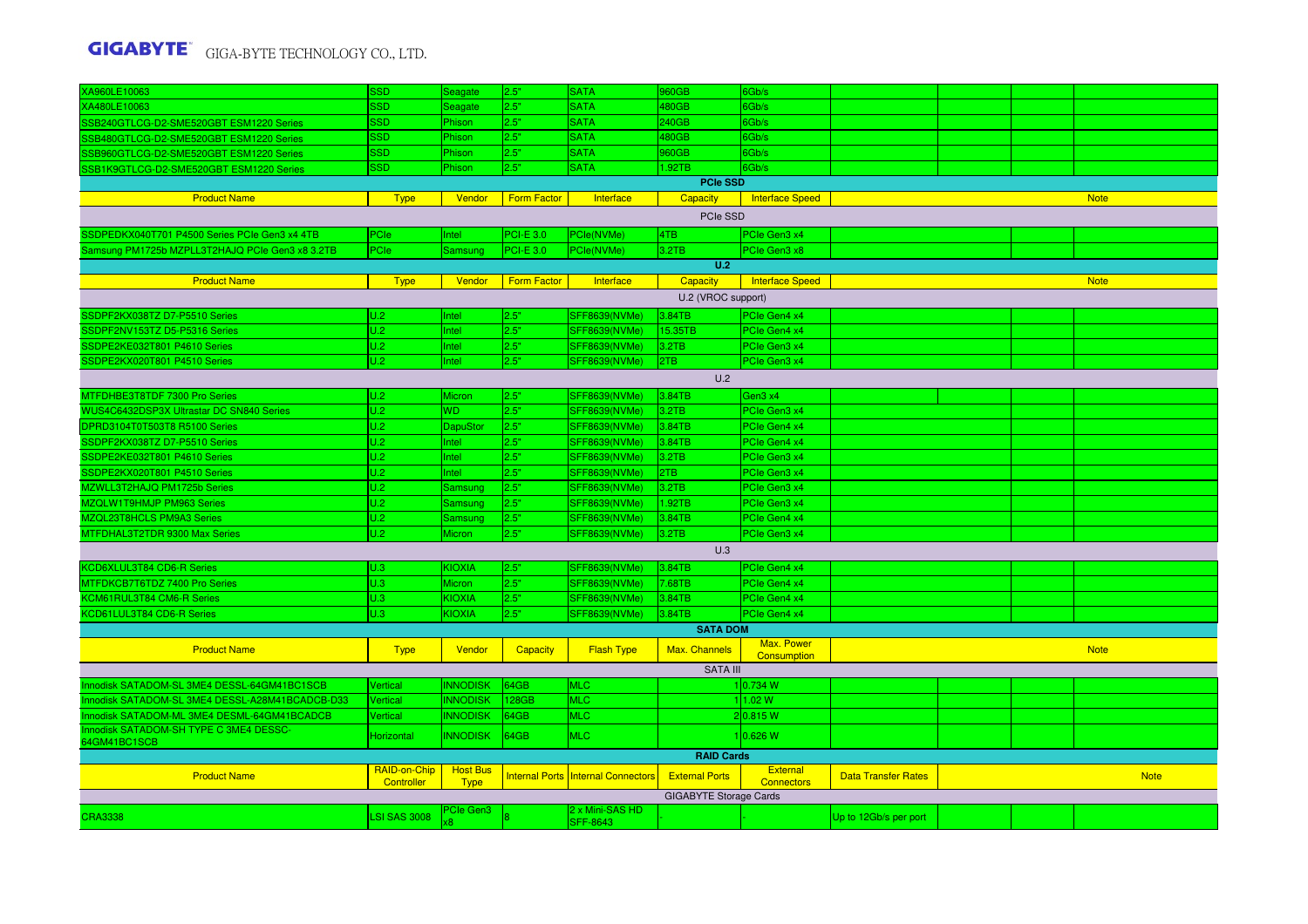| <b>CSA3548</b>                                       | LSI SAS 3008                                 | PCIe Gen3                  |                              |                                    |                                                         | 2 x Mini-SAS HD<br><b>SFF-8644</b> | Up to 12Gb/s per port                           |  |  |  |  |
|------------------------------------------------------|----------------------------------------------|----------------------------|------------------------------|------------------------------------|---------------------------------------------------------|------------------------------------|-------------------------------------------------|--|--|--|--|
| <b>CRA4448</b>                                       | <b>LSI SAS 3108</b>                          | PCIe Gen3                  |                              | 2 x Mini-SAS HD<br><b>SFF-8643</b> |                                                         |                                    | Up to 12Gb/s per port                           |  |  |  |  |
| <b>CRAO438</b>                                       | <b>LSI SAS 3108</b>                          | <b>OCP</b> PCIe<br>Gen3 x8 |                              | 2 x8 SlimSAS SFF-<br>8654          |                                                         |                                    | Up to 12Gb/s per port                           |  |  |  |  |
| <b>CRAO338</b>                                       | <b>LSI SAS 3008</b>                          | <b>OCP PCIe</b><br>en3 x8  |                              | 2 x8 SlimSAS SFF-<br>3654          |                                                         |                                    | Up to 12Gb/s per port                           |  |  |  |  |
|                                                      |                                              |                            |                              |                                    | <b>LSI RAID Controller Cards</b>                        |                                    |                                                 |  |  |  |  |
| MegaRAID SAS 9460-16i without Tri-mode               | SAS3516 dual-<br>core RAID-on-<br>Chip (ROC) | <sup>P</sup> Cle Gen3      |                              | 4 x Mini-SAS HD<br><b>SFF-8643</b> |                                                         |                                    | Up to 12Gb/s per port                           |  |  |  |  |
|                                                      |                                              |                            |                              |                                    | LSI Host Bus Adapters (HBAs)                            |                                    |                                                 |  |  |  |  |
| LSI SAS 9400-16i without Tri-mode                    | SAS3416                                      | PCIe Gen3<br>ß.            | 16                           | 4 x Mini-SAS HD<br><b>SFF-8643</b> |                                                         |                                    | Up to 12Gb/s per port                           |  |  |  |  |
|                                                      |                                              |                            |                              |                                    | Microsemi RAID Cards                                    |                                    |                                                 |  |  |  |  |
| SmartRAID 3154-16i                                   | <b>PM8236</b>                                | <b>PCIe Gen3</b><br>æ.     | 16                           | 4 x Mini-SAS HD<br><b>SFF-8643</b> |                                                         |                                    | Up to 12Gb/s per port                           |  |  |  |  |
|                                                      |                                              |                            |                              |                                    | Microsemi Host Bus Adapters                             |                                    |                                                 |  |  |  |  |
| SmartHBA 2100-8i                                     | <b>PM8222</b>                                | PCIe Gen3<br>œ.            |                              | 2 x Mini-SAS HD<br>SFF-8643        |                                                         |                                    | Up to 12Gb/s per port                           |  |  |  |  |
|                                                      |                                              |                            |                              |                                    | <b>LAN Cards</b>                                        |                                    |                                                 |  |  |  |  |
| <b>Product Name</b>                                  | Connector                                    |                            | <b>System Interface Type</b> | # of Ports                         |                                                         | <b>Data Rate</b>                   | <b>Note</b>                                     |  |  |  |  |
|                                                      |                                              |                            |                              |                                    | <b>GIGABYTE LAN Cards</b>                               |                                    |                                                 |  |  |  |  |
| <b>CLNO832</b>                                       | SFP+                                         | OCP PCIe Gen2 x8           |                              | Dual                               | 10Gb/s per port                                         |                                    | INTEL 82599ES Support OCP 2.0 type1             |  |  |  |  |
| CLNOQ42                                              | SFP <sub>28</sub>                            | OCP PCIe Gen3 x8           |                              | Dual                               | 25Gb/s per port                                         |                                    | Qlogic (Cavium) QL41401-A2G Support OCP 2.0     |  |  |  |  |
| <b>CLNO222</b>                                       | <b>RJ-45</b>                                 | OCP PCIe Gen3 x4           |                              | Dual                               | INTEL X550-AT2 Support OCP 2.0 type1<br>10Gb/s per port |                                    |                                                 |  |  |  |  |
| <b>CLN4752</b>                                       | QSFP+                                        | PCIe Gen3 x8               |                              | Dual                               | 40Gb/s per port                                         |                                    | <b>INTEL XL710</b>                              |  |  |  |  |
| <b>CLN4224</b>                                       | <b>RJ-45</b>                                 | PCIe Gen3 x4               |                              | Quad                               | <b>INTEL X550-AT2</b><br>10Gb/s per port                |                                    |                                                 |  |  |  |  |
| CLN4M34                                              | SFP <sub>28</sub>                            | <sup>P</sup> Cle Gen3 x16  |                              | Quad                               | 10Gb/s per port                                         |                                    | Mellanox ConnectX-4                             |  |  |  |  |
|                                                      |                                              |                            |                              |                                    | Intel 10GbE                                             |                                    |                                                 |  |  |  |  |
| ntel <sup>®</sup> Ethernet Network Adapter X722-DA4  | $SFP+$                                       | <b>PCIe Gen3 x8</b>        |                              | Quad                               | 10Gb/s per port                                         |                                    |                                                 |  |  |  |  |
|                                                      |                                              |                            |                              |                                    | Intel 25GbE                                             |                                    |                                                 |  |  |  |  |
| Intel® Ethernet Network Adapter E810-XXVDA4          | SFP <sub>28</sub>                            | PCle Gen4 x16              |                              | Quad                               | 25Gb/s per port                                         |                                    |                                                 |  |  |  |  |
| Intel® Ethernet Network Adapter XXV710-DA2 for OCP   | SFP <sub>28</sub>                            | OCP PCIe Gen3 x8           |                              | <b>Dual</b>                        | 25Gb/s per port                                         |                                    | Support OCP 2.0 type1                           |  |  |  |  |
| Intel® Ethernet Network Adapter XXV710-DA2           | SFP <sub>28</sub>                            | <sup>O</sup> Cle Gen3 x8   |                              | Dual                               | 25Gb/s per port                                         |                                    |                                                 |  |  |  |  |
|                                                      |                                              |                            |                              |                                    | Intel 40GbE                                             |                                    |                                                 |  |  |  |  |
| Intel® Ethernet Converged Network Adapter XL710-QDA2 | QSFP+                                        | <b>PCIe Gen3 x8</b>        |                              | Dual                               | 40Gb/s per port                                         |                                    |                                                 |  |  |  |  |
|                                                      |                                              |                            |                              |                                    | Intel 100GbE                                            |                                    |                                                 |  |  |  |  |
| Intel® Ethernet Network Adapter E810-CQDA2 for OCP   | QSFP28                                       | OCP PCIe Gen4 x16          |                              | Dual                               | 100Gb/s per port                                        |                                    | Support OCP 3.0                                 |  |  |  |  |
| Intel® Ethernet Network Adapter E810-CQDA2           | QSFP28                                       | PCIe Gen4 x16              |                              | <b>Dual</b>                        | 100Gb/s per port                                        |                                    |                                                 |  |  |  |  |
|                                                      |                                              |                            |                              |                                    | <b>Mellanox ConnectX</b>                                |                                    |                                                 |  |  |  |  |
| MCX631102AN-ADAT                                     | SFP28                                        | PCIe Gen4 x8               |                              | Dual                               | 25Gb/s per port                                         |                                    | ConnectX <sup>®</sup> -6 Dx without Crypto      |  |  |  |  |
| MCX631432AN-ADAB                                     | SFP <sub>28</sub>                            | <b>OCP</b> PCIe Gen4 x8    |                              | Dual                               | 25Gb/s per port                                         |                                    | ConnectX®-6 Lx without Crypto / Support OCP 3.0 |  |  |  |  |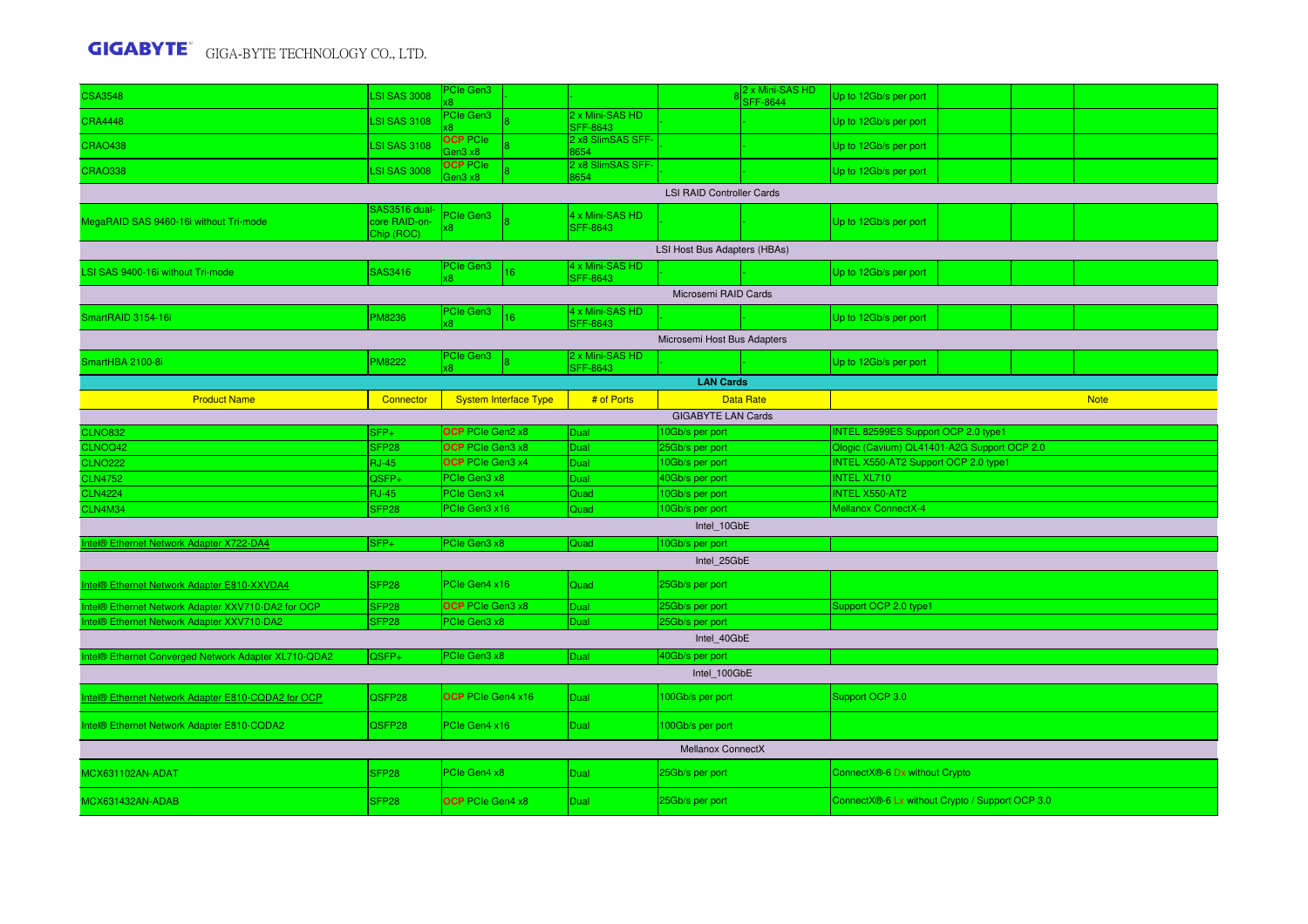| <b>MCX623106AN-CDAT</b> | QSFP56            | PCIe Gen4 x16             | Dual        | 00Gb/s per port                                | ConnectX®-6 Dx No Crypto, No Secure Boot                        |  |  |
|-------------------------|-------------------|---------------------------|-------------|------------------------------------------------|-----------------------------------------------------------------|--|--|
| <b>MCX623435AC-VDAB</b> | QSFP56            | OCP PCIe Gen4 x16         | Single      | 200Gb/s per port                               | ConnectX®-6 Dx With Crypto1, With Secure Boot / Support OCP 3.0 |  |  |
| <b>MCX613106A-VDAT</b>  | QSFP56            | PCIe Gen4 x16             | Dual        | 200Gb/s per port                               | <b>Mellanox ConnectX-6 EN</b>                                   |  |  |
| MCX565M-CDAB            | QSFP28            | <b>OCP</b> PCIe Gen4 x16  | Single      | 100Gb/s per port                               | ConnectX®-5 Ex Multi-Host / Support OCP 3.0                     |  |  |
| MCX623432AN-ADAB        | SFP <sub>28</sub> | OCP PCIe Gen4 x16         | Dual        | 25Gb/s per port                                | ConnectX®-6 Dx No Crypto, No Secure Boot / Support OCP 3.0      |  |  |
| MCX566A-CDAI            | QSFP28            | <b>OCP</b> PCIe Gen4 x16  | <b>Dual</b> | 100Gb/s per port                               | Mellanox ConnectX-5 Ex EN / Support OCP 3.0                     |  |  |
| MCX516A-CDAT            | QSFP28            | PCIe Gen4 x16             | Dual        | 100Gb/s per port                               | Mellanox ConnectX-5 Ex EN                                       |  |  |
| MCX516A-CCAT            | QSFP28            | PCIe Gen3 x16             | <b>Dual</b> | 100Gb/s per port                               | Mellanox ConnectX-5 EN                                          |  |  |
| MCX515A-CCAT            | QSFP28            | PCIe Gen3 x16             | Single      | 00Gb/s per port                                | Mellanox ConnectX-5 EN                                          |  |  |
| MCX4121A-ACAT           | SFP <sub>28</sub> | PCIe Gen3 x8              | Dual        | 25Gb/s per port                                | Mellanox ConnectX-4 Lx EN                                       |  |  |
| <b>MCX4121A-XCAT</b>    | SFP <sub>28</sub> | PCIe Gen3 x8              | Dual        | 0Gb/s per port                                 | Mellanox ConnectX-4 Lx EN                                       |  |  |
|                         |                   |                           |             |                                                |                                                                 |  |  |
|                         |                   |                           |             | Mellanox VPI Adapter Cards                     |                                                                 |  |  |
| MCX653106A-HDAT         | QSFP56            | PCIe Gen4 x16             | Dual        | 200Gb/s per port                               | Mellanox ConnectX-6 Ex VPI (InfiniBand)                         |  |  |
| MCX653436A-HDAI         | QSFP56            | <b>OCP</b> PCIe Gen4 x16  | Dual        | 200Gb/s per port                               | Mellanox ConnectX-6 Ex VPI (InfiniBand) / OCP3.0                |  |  |
| <b>MCX653105A-ECAT</b>  | QSFP56            | PCIe Gen4 x16             | Single      | 100Gb/s per port                               | Mellanox ConnectX-6 Ex VPI (InfiniBand)                         |  |  |
| <b>MCX653106A-ECAT</b>  | QSFP56            | PCIe Gen4 x16             | Dual        | 100Gb/s per port                               | Mellanox ConnectX-6 Ex VPI (InfiniBand)                         |  |  |
| MCX556A-EDAT            | QSFP28            | PCIe Gen4 x16             | Dual        | 100Gb/s per port                               | Mellanox ConnectX-5 Ex VPI (InfiniBand)                         |  |  |
| MCX555A-ECAT            | QSFP28            | PCIe Gen3 x16             | Single      | 100Gb/s per port                               | Mellanox ConnectX-5 VPI (InfiniBand)                            |  |  |
|                         |                   |                           |             | (Mellanox) NVIDIA BlueField-2 DPU Cards        |                                                                 |  |  |
| QL45611HLCU             | QSFP28            | PCIe Gen3 x16             | Single      | 100Gb/s per port                               |                                                                 |  |  |
| QLE3442-RJ-CK           | <b>RJ-45</b>      | PCIe Gen3 x8              | Dual        | 10Gb/s per port                                |                                                                 |  |  |
|                         |                   |                           |             |                                                |                                                                 |  |  |
|                         |                   |                           |             | Broadcom (Emulex) Ethernet Networking Adapters |                                                                 |  |  |
| BCM957508-P2100G        | QSFP56            | PCIe Gen4 x16             | Dual        | 100Gb/s per port                               | <b>BCM57508</b>                                                 |  |  |
| BCM957414A4142CC        | SFP <sub>28</sub> | PCIe Gen3 x8              | Dual        | 25Gb/s per port                                | <b>BCM57414</b>                                                 |  |  |
| BCM957508-N2100G        | QSFP56            | <b>OCP</b> PCIe 4.0       | Dual        | 100Gb/s per port                               | BCM57508 / Support OCP 3.0                                      |  |  |
| BCM957504-N425G         | SFP <sub>28</sub> | <b>OCP</b> PCIe 4.0       | Quad        | 25Gb/s per port                                | BCM57504 / Support OCP 3.0                                      |  |  |
| BCM957414M4142C         | SFP <sub>28</sub> | OCP PCIe Gen3 x8          | Dual        | 25Gb/s per port                                | BCM57414 / Support OCP 2.0 type1                                |  |  |
| BCM957416A4160C         | <b>RJ-45</b>      | PCIe Gen3 x8              | Dual        | 10Gb/s per port                                | BCM5741 (P210TP)                                                |  |  |
|                         |                   |                           |             | Broadcom FC Host Bus Adapter                   |                                                                 |  |  |
| Pe32002-M2              | SFP+              | PCIe Gen3 x8              | Dual        | 32Gb/s per port                                | <b>XE501</b> controller                                         |  |  |
| Pe31002-M6              | $SFP+$            | PCIe Gen3 x8              | Dual        | 6Gb/s per port                                 | XE501 controller                                                |  |  |
|                         |                   |                           |             | <b>USB Device</b>                              |                                                                 |  |  |
| <b>Product Name</b>     | <b>Type</b>       | Vendor<br><b>Capacity</b> |             |                                                | <b>Note</b>                                                     |  |  |
|                         |                   |                           |             |                                                |                                                                 |  |  |